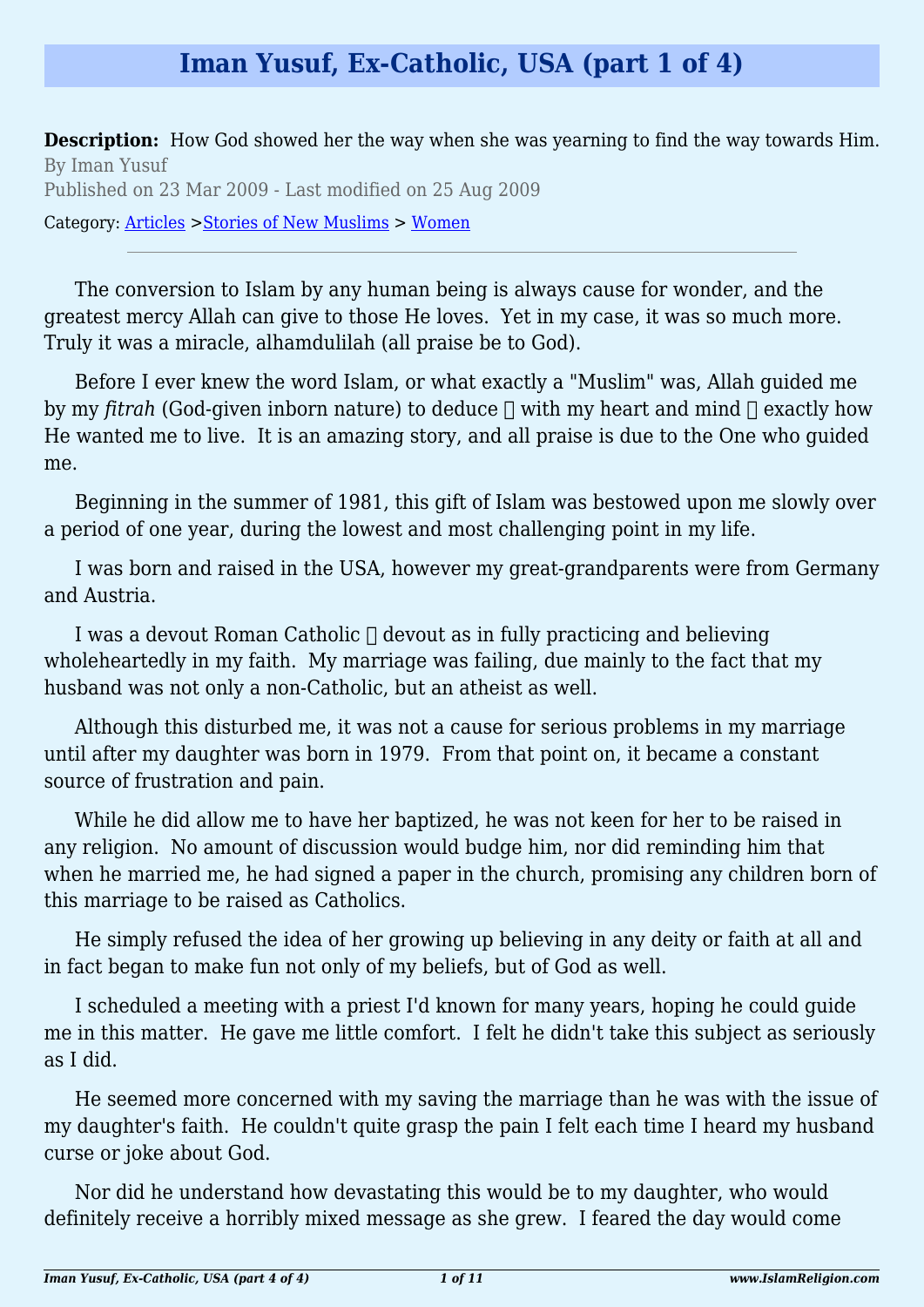when my husband might actually prevent either of us from going to church.

Somehow, our conversation veered off into another direction, and we begin to discuss principles of Catholicism. Although I don't remember it now, I asked a question about the trinity.

I received the standard answer...three Gods in one divine person. When I pressed the issue further, the priest became very agitated and informed me that if I needed to ask questions like that to begin with, I had no faith at all.

While I can understand his reaction now  $\Box$  that it was due to the fact that he had no better explanation for this "mystery" than I did, at the time I was shocked and hurt.

I felt as if I had been literally expelled from the church. With one innocent question, and the desire to come closer to God, I had been deemed a person of no faith at all.

I quickly made my exit, and thought long and hard about the priest's remarks. I simply refused to accept his opinion of me. I knew I was a person of great faith and reliance upon God, and no human could convince me otherwise.

But from that moment on, I no longer considered myself a Catholic. There was so much turmoil in the church at the time, and people were leaving the religion in droves. While I never imagined I would be one of them, suddenly, I was.

Without looking backwards, I went in search of the truth. I tried briefly to just read and study the Bible  $\Box$  a book of which I amazingly had little knowledge. Catholics focus more on church catechism than Bible reading.

I found the Bible difficult to understand, disjointed, and with little guidance on how I was to live my daily life. To me it seemed more like a story book.

In hopes that I was wrong, I contacted a local Christian church and asked if I might join in religious lessons. My first exposure to them was my last. They were evangelicals and focused heavily on talking in "tongues" and receiving the "gift" of the Holy Spirit.

It was just too out there for me. I needed a religion that I could keep constantly in my heart, not something I had to conjure up with ghosts and dead languages.

After that I turned to the study of Judaism, which I had always been told was the "true" and first religion of man. I soon found myself excluded from this club also because I was not born of a Jewish mother.

Although conversion was possible, it was mostly unaccepted by the Jews themselves, especially the orthodox. Further, it was this belief of Jews as God's chosen people that seriously troubled me.

I could not imagine a God who made His religion available only to those who were born into it, and then despite their deeds  $\Box$  good or bad, would be the only people admitted to Heaven based on a birthright. It didn't seem fair, and I was sure God was nothing if not just.

And so began a whirlwind of study of every religion I could find. Hinduism, Buddhism,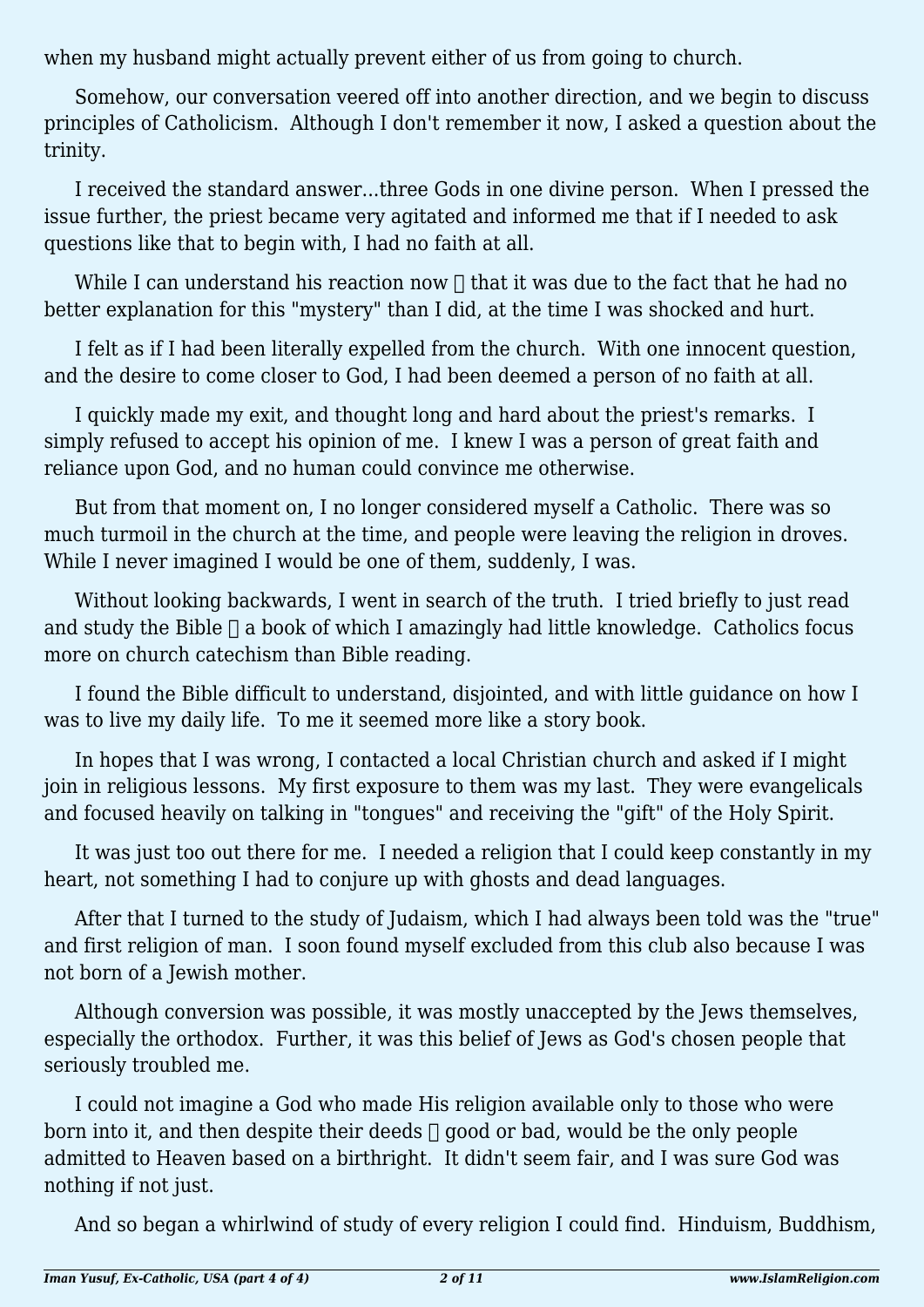Tao, Confucius, Hare Krishna...I studied them all and rejected them faster and faster. I looked into everything except Islam. I didn't even know it existed.

And I understand the reason why Allah allowed me to investigate the other faiths first. So that when I eventually found Islam, I would be 100% certain it was the only true religion.

At that point, I was very depressed. I was in the midst of divorce proceedings by then and living back home, caring for my ailing grandfather. My dear grandmother, my best friend in all the world and truly the only "mother" I ever knew, had died unexpectedly the past winter, and my mother was not interested in my quest for enlightenment. I felt so alone.

I was trying to juggle returning to college full-time, an active daughter, a sick grandfather, housekeeping and worst of all, my distance from God. I had no beliefs left, just the knowledge that there was a God. I was a blank slate.

Every previous notion of God wiped away, except for the certainty He did exist, and based on that alone, I prayed to Him, continuously and always begged for His guidance.

Over an agonizing period of a few months, I tried thinking logically in my journey to find Him. If there was a God, I reasoned, surely He had His own unique way in which He wanted us to know Him.

A way in which we could truly worship and connect with Him, all the while making Him a constant part of our daily lives, not just something to be taken out once a week, then put away for the remainder.

But above all else, in my mind I told myself, One God, One Way. All these religions laying claim to God, yet such divergent paths. No, I could not accept there was anyway to God but one way. I needed only to find that way.

## **Iman Yusuf, Ex-Catholic, USA (part 2 of 4)**

**Description:** Finding a major truth in her life through the mercy of glorious Lord. By Iman Yusuf Published on 30 Mar 2009 - Last modified on 25 Aug 2009 Category: [Articles](http://www.islamreligion.com/articles/) >[Stories of New Muslims](http://www.islamreligion.com/category/63/) > [Women](http://www.islamreligion.com/category/65/)

Further, I deduced that God's path had to be for all people, for all time. No one was special, no one was chosen, and no one was excluded. Neither those of us living, those who had gone before us, nor those who would come after.

I could not believe in a merciful God if He had not made his religion known to mankind since time began. Somehow, back at the beginning, from the creation of Adam, I knew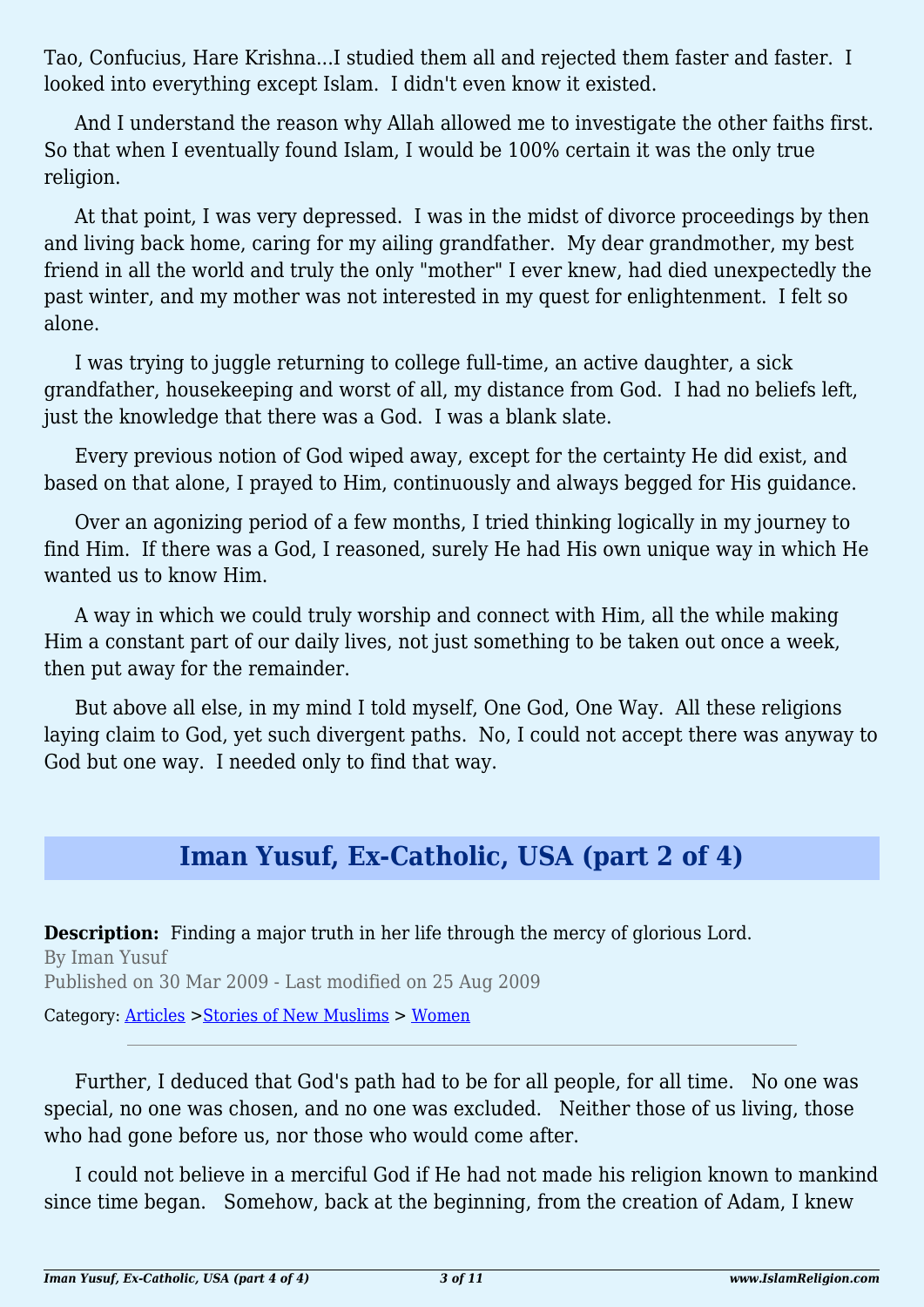there had to be a "secret". Something I had missed from the very beginning that was the key to it all.

There were problems in my family. My brother, younger than me, was already an alcoholic. He was mentally unstable and given to fits of rage. My mother however, always took his side in any confrontation. I was so extremely stressed. I had to drop out of college because I could not concentrate properly on my studies.

I also hated having to leave my daughter in daycare to attend classes. I wanted to care for her full time. My grandfather was getting worse by the day  $\Box$  early one morning after my mother had gone to work, he set his chair on fire by dropping a lit cigar between the cushions.

I thought I was dreaming when I heard the buzz of the smoke alarm going off in the house. Even the acrid smell of the smoke didn't awaken me. It was my daughter calling from the nursery "Mommy, Mommy" that finally got me up and out of bed.

I opened my bedroom door to a house full of smoke. I grabbed her from her crib, woke my brother, and we left the house. The fire department came but by that time my brother had already carried the smoldering chair into the yard.

He had to first move my grandfather out of the way, as he was sitting on the floor in front of it, trying to put the fire out by beating the chair with a yardstick. It was obvious my grandfather was now in need of more supervision than any of us could provide.

It was at that time my mother began to think seriously about putting him into a nursing home. And thus, my "services" would no longer be needed. She told me in no uncertain terms I would have to move out. There was no room for me or my daughter in her life...

Without grandfather to worry about, and my brother out getting drunk most of the time, my mother found she would have more time to spend in privacy with her boyfriend. She felt it was her time to "live her life the way she wanted".

I was petrified. My husband and I were still in the process of a divorce. I could not get welfare payments while still married to him. If I tried, they would have first gone after him for child support  $\Box$  something of which I hadn't seen a penny.

He threatened me if I tried to take child support from him, he would fight for custody of our daughter. His mistress was behind him, urging him on. I didn't know how I would survive unless I got a job. And that meant putting my child in daycare again.

It was agony to feel so alone and with no solution in sight. I was beginning to feel as if I was the only sane person amidst all the insanity, yet sometimes I even questioned that.

I felt like a square peg being hammered into a round hole. I just didn't seem to fit into the family after my grandmother died, and was slowly being pushed out of it entirely. In desperation, I turned to God yet again, begging for the answers to my problems.

One day I found myself alone in the house. My daughter was with her father and my mother and brother were off somewhere. In the silence of my bedroom, I felt a strong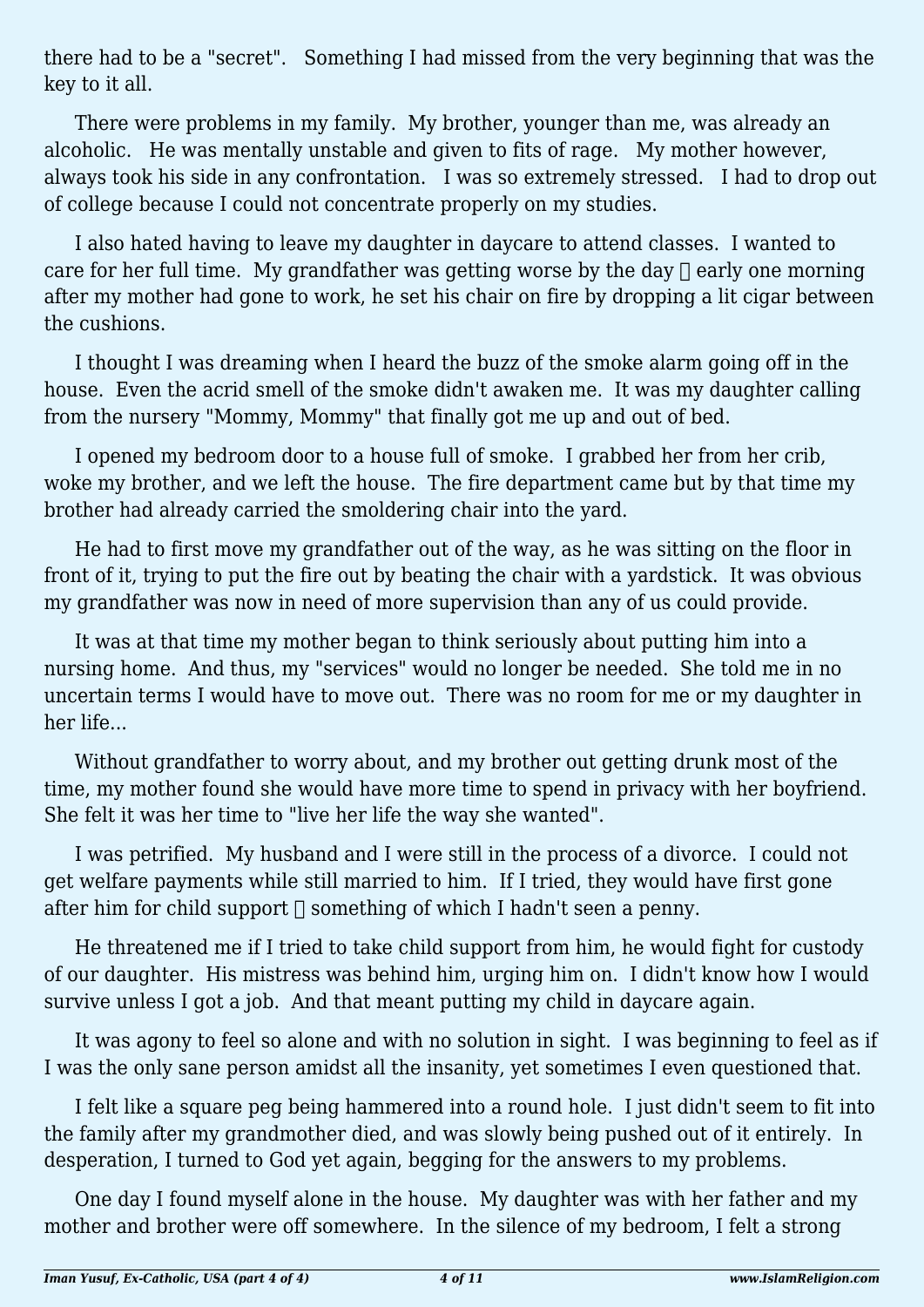urge to pray. But how? I stood in the middle of my room not even knowing where to begin.

I stood as if listening, trying to find some guidance in this simple matter of how to pray. The idea came to me that to talk to God, I must be clean. As if overtaken from a force beyond myself, I headed to the bathroom for a shower. I bathed from head to toe.

Returning to my room, once again I stood, waiting for something  $\Box$  or Someone  $\Box$  to tell me what to do next. Again, I was guided towards the answer  $\Box$  I felt the need to cover myself  $\sqcap$  completely.

Donning a long-sleeved, ankle-length robe was not enough. I felt I had to cover my hair as well. I wrapped a long scarf around my head and stared into the mirror, feeling strangely comfortable with my appearance. And even though I had no idea what a Muslim was or how one dressed, there I was, basically wearing the hijab.

Anyone who knew about Islam would have thought I was a Muslim preparing for prayer. But glory to God, at that time, I still knew nothing about Islam.

So there I was dressed for prayer, yet still having no idea what to do next. I turned towards the window and just stood there, looking outside on that sunny day. What next? I didn't want to kneel down  $\Box$  that was too much like church.

I felt I needed to humble myself before Him. I wanted to be in a position of complete submission to my Creator (remember that word submission  $\Box$  it's important). The only idea in my mind was to lay flat on the ground.

Again that conjured up images of the church, when would-be priests and nuns taking their vows lay themselves out flat on the floor, arms extended at their sides, basically in the shape of a cross. As much as I wanted to totally humble myself in front of my Creator, I had no idea how to do it.

Finally the thought came to me that I must kneel down on my knees and put my face on the floor. Before I did that though, I realized the floor might not be clean enough, even though my bedroom was clean, I felt the need to prostrate on something I was sure was pure.

Beside me on my daughter's crib was a small blanket I had crocheted for her stroller. It was, I realized later, exactly the size of an Islamic prayer rug. And it was freshly washed! So, I took the blanket and laid it out in front of me on the carpeting.

And amazingly I would later learn that was the exact direction of the Kabah, the direction Muslims face for prayer. Satisfied that all was well, I dropped to my knees, then lowered my upper body onto my hands, and placed my face on the floor.

It brings tears to my eyes and a shiver runs through me as I remember that day. I picture myself in that room, in that position, and see that I was clearly dressed and praying like a Muslim. *Subhan Allah* (far removed is Allah from every imperfection) how merciful was God to guide me this way!

In that position, feeling as if I had finally connected with God, I cried and begged Him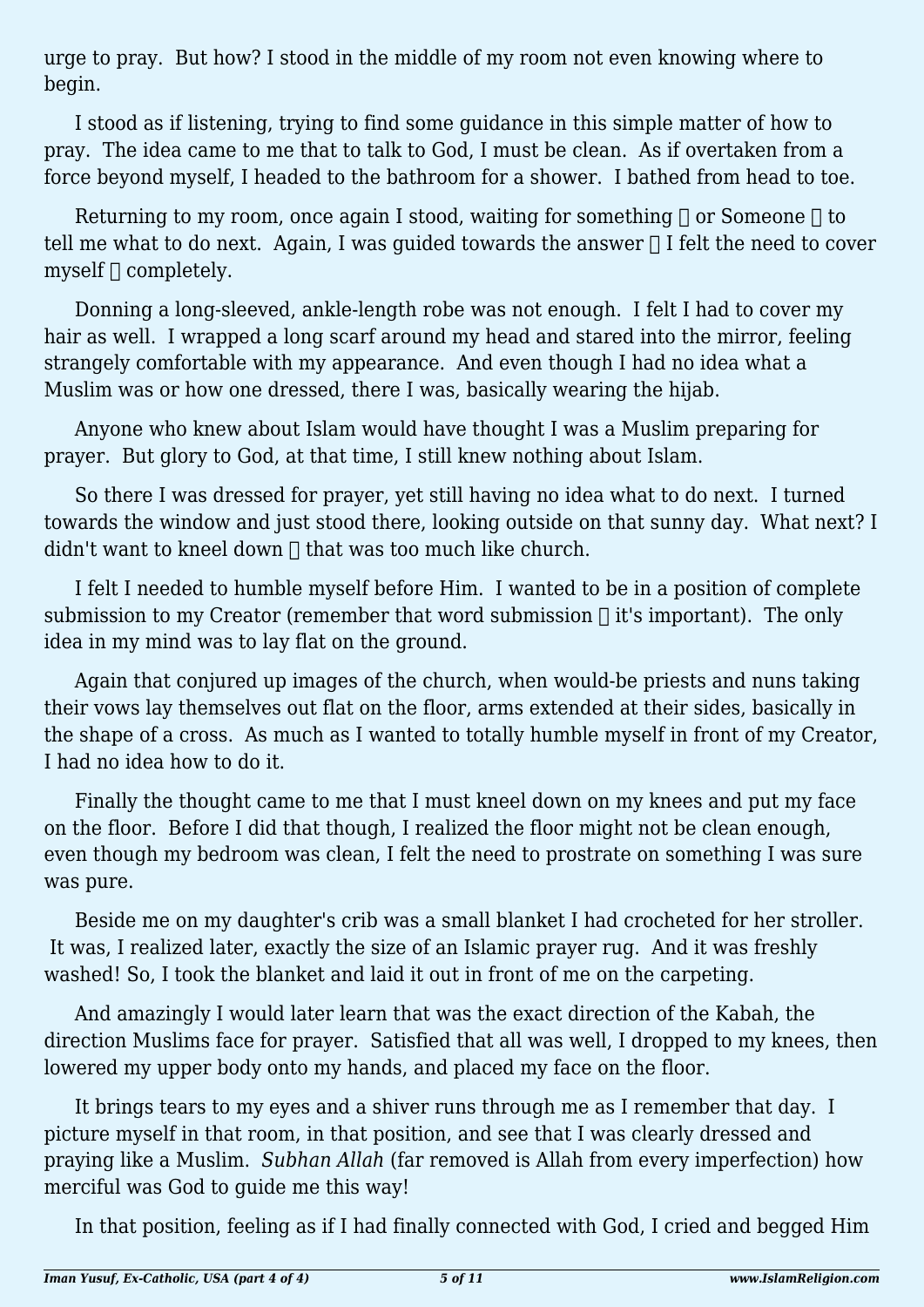again and again to show me the way He wanted me to believe... the way He wanted me to live.

The tears would not stop. I finally felt as if I had found a major truth that day. I just needed to fill in the blanks. And thanks to the guidance and mercy of my glorious Lord, I would soon find all the answers.

Since my mother was still considering a nursing home for my grandfather, and I was still forced to look for a new place to live, Thanksgiving came upon us and I was yet at home.

## **Iman Yusuf, Ex-Catholic, USA (part 3 of 4)**

**Description:** Phases of questioning opened the gate of true religion for her. By Iman Yusuf Published on 06 Apr 2009 - Last modified on 25 Aug 2009 Category: [Articles](http://www.islamreligion.com/articles/) >[Stories of New Muslims](http://www.islamreligion.com/category/63/) > [Women](http://www.islamreligion.com/category/65/)

My mother became busy with holiday preparations and somehow, outwardly, the days passed peacefully. But in my mind, I never forgot for one minute my quest to find my religion.



After Thanksgiving, the usual round of Christmas parties began, and I was invited by a girlfriend to attend a gathering of college students at a local restaurant. We were a large group and at dinner I found myself seated next to a man from Nigeria, who was working on his doctoral degree at the University of Pittsburgh.

I was fascinated by his dress  $\Box$  Nigerian native garb  $\Box$  his head covered in what looked like a larger version of a Jewish yarmulke. He had a kind face and bright smile, and we began to talk about school.

When it came time to order dinner, he asked if I would help him with the menu. "I can't eat pork or alcohol," he explained, and I gladly consented. After ordering our meals I asked him why he didn't consume pork or alcohol. "Because of my religion", he responded, smiling.

"And what religion is that?" I wondered aloud. "I am a Muslim," he replied.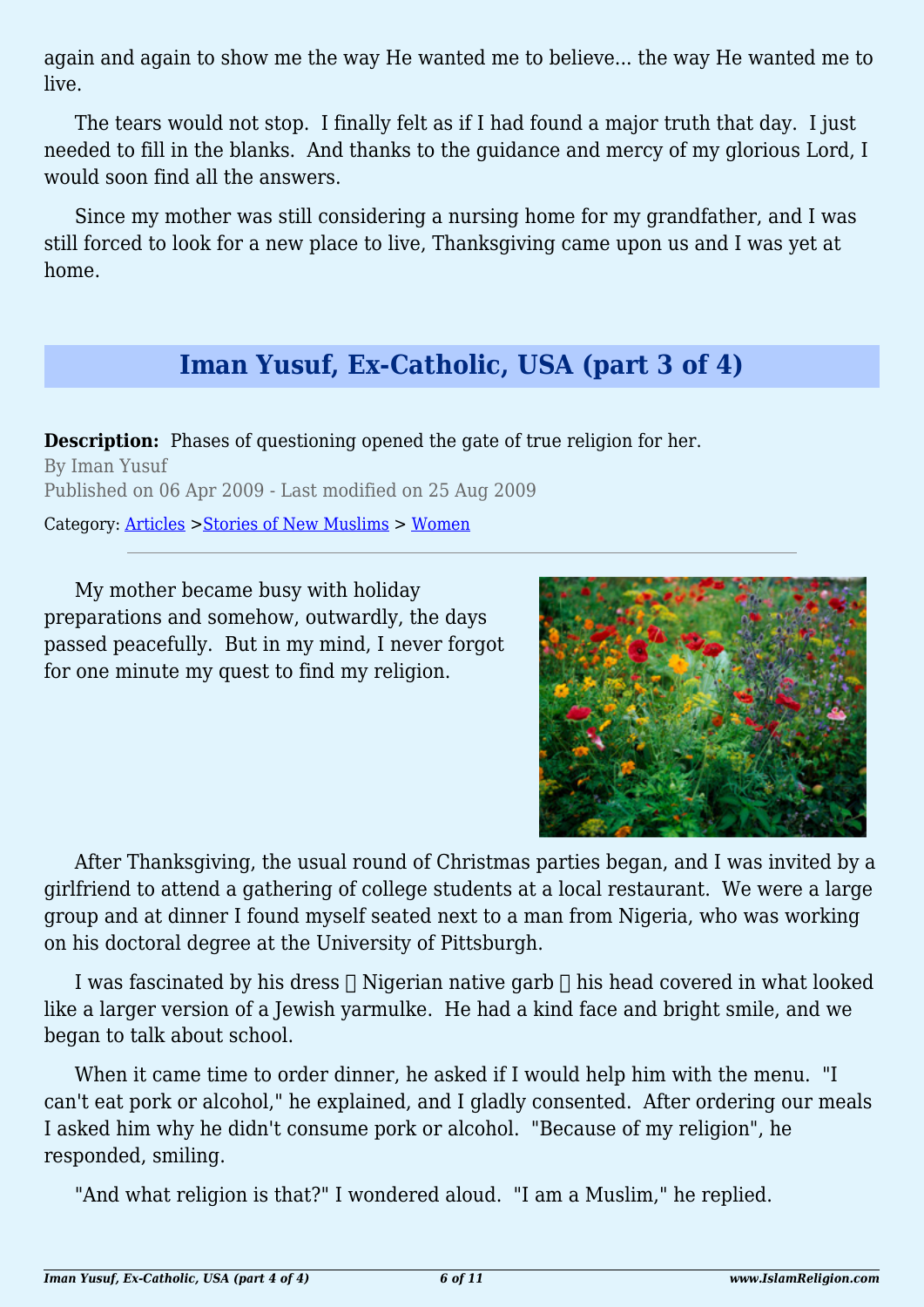Lights, bells and whistles went off in my head. That's one I hadn't heard of before, I realized. I was very anxious to hear more. Already having searched and studied every belief under the sun, I knew exactly what I wanted to ask.

"Tell me please, if you don't mind, what is the cardinal belief of your religion? What is the one point you would say describes your religion the best?" Without hesitation, he smiled again and said "We believe there is only one God. God is not part of a trinity, nor does He have a son. He has no partners. God is One."

It sounded so simple. I had no problem with that. I told him that made sense to me. Again he smiled. I then asked him how his religion viewed women. What was their status in his beliefs?

Having suffered as a woman in a society where my religion provided little guidance  $\Box$ or respect  $\Box$  for women, I held my breath waiting for his response. I so wanted to hear something that satisfied me!

Again he was quick to answer. "Women in Islam are equal to men. They have basically the same status and obligations as men. And they take the same rewards and punishments. However, being equal does not mean the same. Men and women were created differently from each other. They are equal but different."

I wanted to know how the differences manifested themselves. He responded. "In marriage for example... while a Muslim woman has many rights  $\Box$  perhaps more rights than a man  $\Box$  to be provided for completely, she is also required to obey her husband."

"Obey her husband? Hmmmm. What does that mean?" He started to laugh. It was clear he had been down this path before. "It means", he explained patiently, "that if a decision must be made for the good of the marriage or family, while a man must consult his wife and ask her opinion, in the end the final decision is his.

Look at it this way  $\Box$  as if marriage is a ship sailing in the sea. A ship can only have one captain who is ultimately responsible for its welfare. A ship with two captains will sink."

He sat back and awaited my response. I couldn't think of any argument against what he said. It made sense to me. I had always felt, deep inside, that the husband must take final responsibility for the family. I was pleased  $\Box$  more than pleased actually  $\Box$  happiness slowly turned into elation as I asked more and more excited about Islam.

Everything he told me made perfect sense. And amidst the extreme joy and peace I felt, I also wondered how it was that I had never known of Islam before? *Subhan Allah*, everything happens in Allah's time.

I asked him how I could learn more about this religion and he kindly offered to put me in touch with Muslims at his mosque who would give me a Quran and answer any questions I had. He took my phone number and promised to call me. I was ecstatic. I couldn't wait! That was Friday, December 3, 1982.

Next Monday morning found me on the steps of the local library, waiting for it to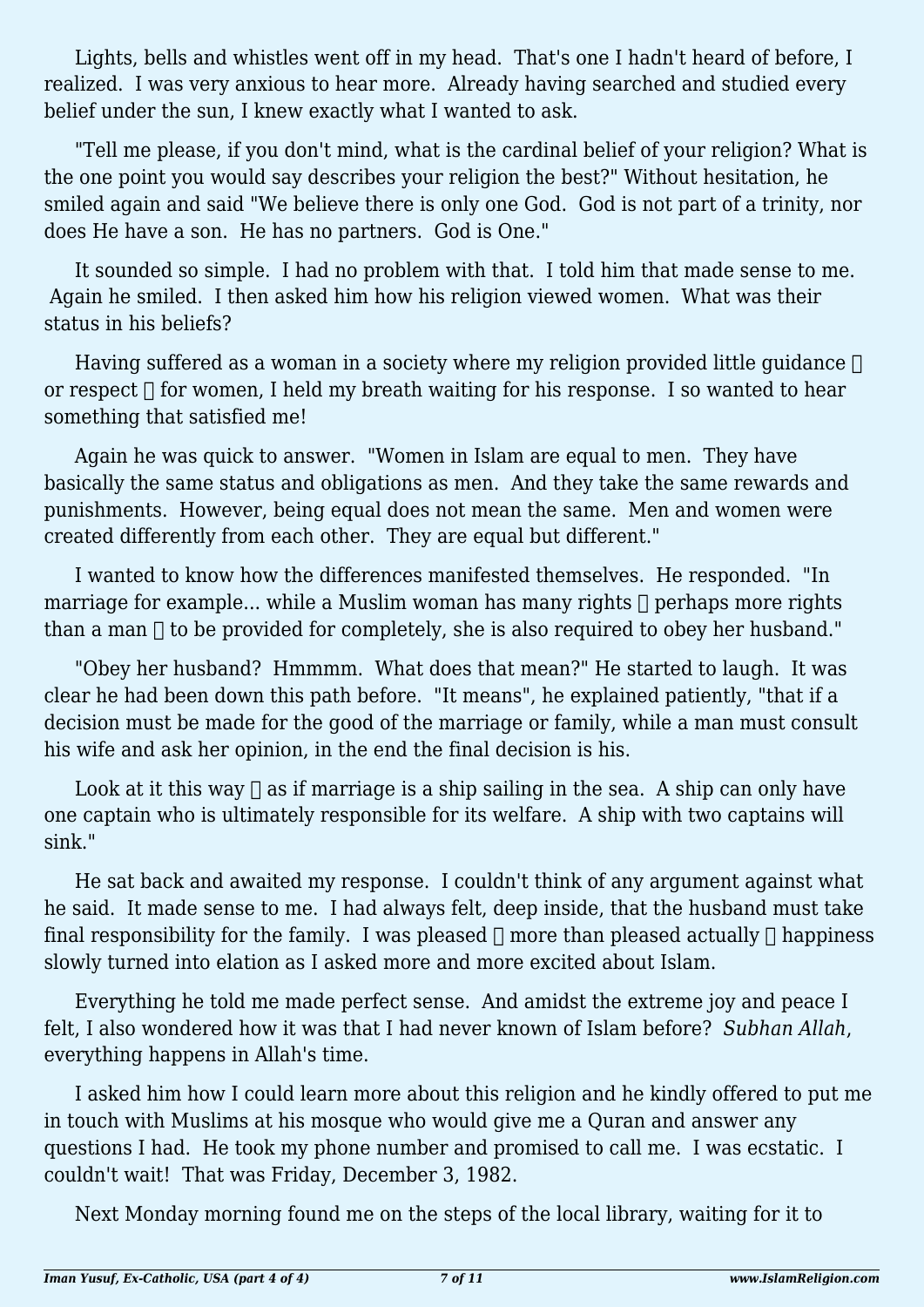open. I took out every book there on Islam, which sad to say in those days were few, and not very accurate either, but I didn't realize that at the time.

When I opened the first book, the introduction began "Islam means submission to the will of God..." Amazing! There's that word "submission"! Exactly the word I used myself before I knew anything about it.

I only knew complete and total submission to God's way was required if I was to attain peace. In that very instant I knew I had found the truth. I devoured the books and waited on pins and needles for Ahmad  $\Box$  the Nigerian man  $\Box$  to contact me again. And true to his word, he did.

I was given the number of the mosque and a contact name. Shaking with excitement, I dialed, praying someone would answer. And someone did. The man who answered my call said in a very thick foreign accent the one I was asking for was not there at the time.

Undaunted, I explained that I was very interested in learning more about Islam. Immediately, he welcomed me and gave me the address, inviting me to come right away to speak with him and receive a copy of the Quran!

I was excited beyond words. I made an appointment for later that day, and eagerly got myself and my daughter ready for the meeting.

I laugh now to think of myself that day. I wanted to appear my best. So I put on a pantsuit, curled my hair, applied make-up and perfume, and dressed my 1-year-old daughter in her cutest outfit!

I knew we were embarking on a new life. My daughter and  $I \cap$  together  $\cap$  we were a team! When I arrived and entered the building the first person I met was a Muslim woman wearing niqab. I found her exotically foreign looking and beautiful. I told her I was there to meet a man named Abdul Hamid.

She graciously directed me towards a staircase. "You'll find him in the office at the top of the stairs," she said in perfect English, which surprised me. I had yet to learn Islam was not a "foreign" religion, or that it was the fastest growing religion in the world. There was so much yet I didn't know. But one thing was for certain, I was sure I was on the right track.

When I entered the office all heads turned in my direction, then all eyes were lowered. No one looked me in the eye. But everyone did start smiling! Warm, happy, sincere smiles.

## **Iman Yusuf, Ex-Catholic, USA (part 4 of 4)**

**Description:** How the guidance came to her in the early days of embracing Islam. By Iman Yusuf Published on 13 Apr 2009 - Last modified on 25 Aug 2009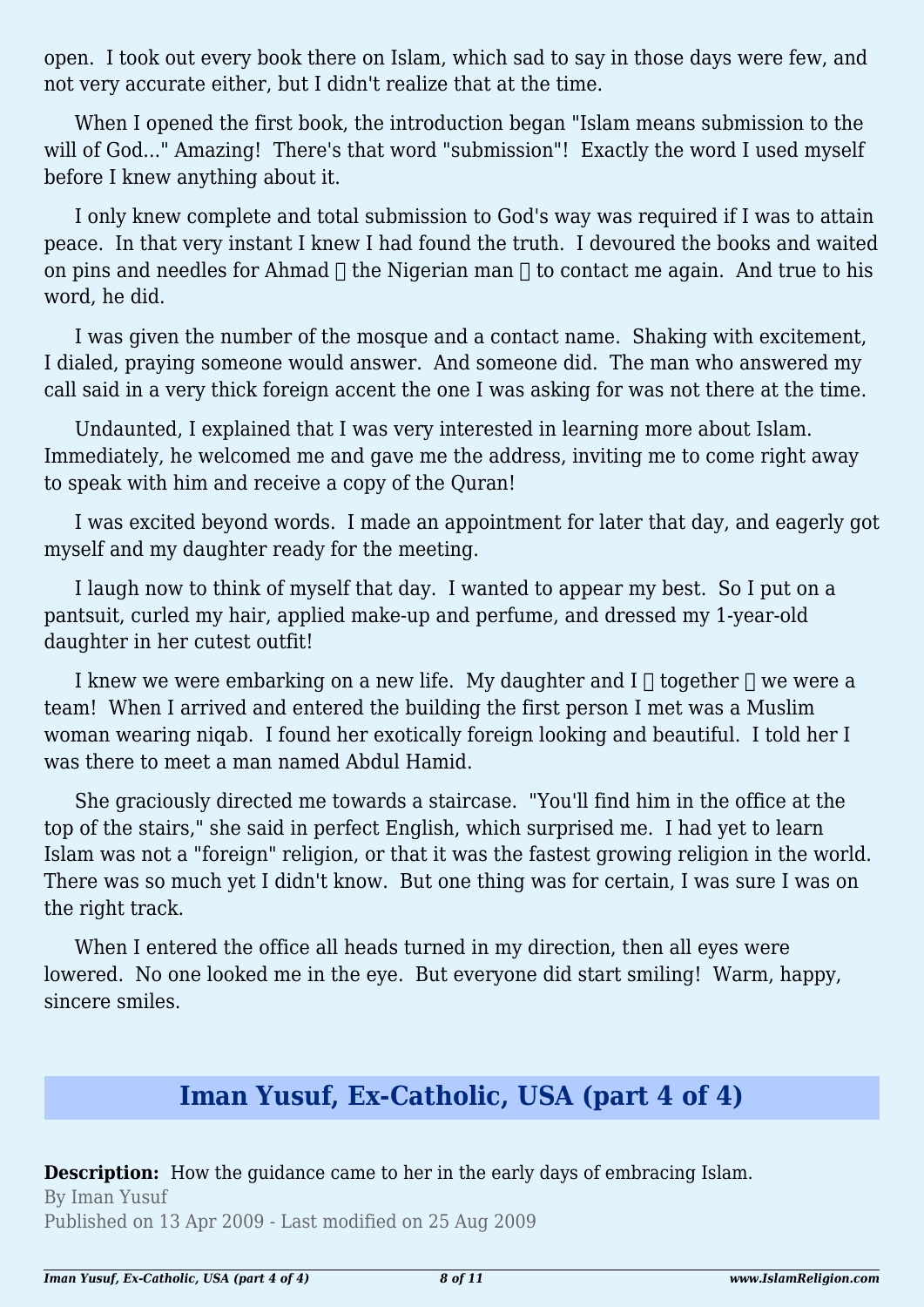One man walked towards me, speaking in a strange language. Later I found out he was saying "Masha'Allah, masha'Allah" as he came and took my daughter from my arms. "How beautiful she is" he exclaimed, and proceeded to introduce her to the other men.

For some reason I felt no fear of this strange person taking my daughter. He sat her down on top of a desk and handed her pens and pencils and a stapler  $\bigcap$  anything he thought might amuse her, all the while laughing and trying to get her to talk. The other men gathered around her as well, and finally Abdul Hamid came to greet me.

I offered my hand but he pretended not to see it  $\Box$  ah, there was still so much to learn about Islamic etiquette between the sexes  $\Box$  and began asking me how I had discovered Islam. I told him briefly about Ahmad the Nigerian, and he proceeded to explain the basics of Islam to me.

At least an hour passed, and then he gave me a copy of the Quran, asking that I take it home and shower before opening it. I quickly agreed. He told me that it would soon be time for prayer so he needed to prepare himself.

I thanked him but had one final request. I wanted to watch the prayer. Having been married to an atheist, for some reason I was very interested in watching this man pray. I always felt a man was not truly a man unless he prayed to God.

Abdul Hamid told me I could watch the prayer from the back of the mosque but to please not make a sound. Again I agreed and we went downstairs were he placed me in the rear of an empty space decorated only with beautiful lush carpeting and a niche in the wall. That niche, I would learn, marked the direction for the prayer.

As I watched the men enter, I was startled by a loud noise  $\Box$  it was the call to prayer. Allahu akbar, Allahu akbar! As I listened I felt as if ice water was running through my veins. It was as if my whole being was awakened by this loud and magnificent call.

Although I didn't understand a word, I felt it speaking to me. Tears filled my eyes and I began to shiver. I crossed my arms and hugged myself, in an attempt to warm myself and calm down.

The tears flowed as I watched the men first bow, and then prostrate themselves in prayer, just as I had done so long ago that sunny day in my bedroom. I was in awe. I was thrilled and moved beyond words. More than that... I was home!

Over the course of the next few weeks, I met more Muslims at the mosque and took lessons in Islam. I began to sew Islamic style clothes for myself, although I wore them only in my bedroom when I attempted to pray alone.

I began to change. I gave up drinking alcohol and refused to eat pork. My personality changed. I became quieter and calmer. I was at peace. My mother asked about the change in me. She thought I was depressed. "You never laugh anymore", she said. I tried to explain to her that I was very happy  $\eta$  just in a quieter sort of way.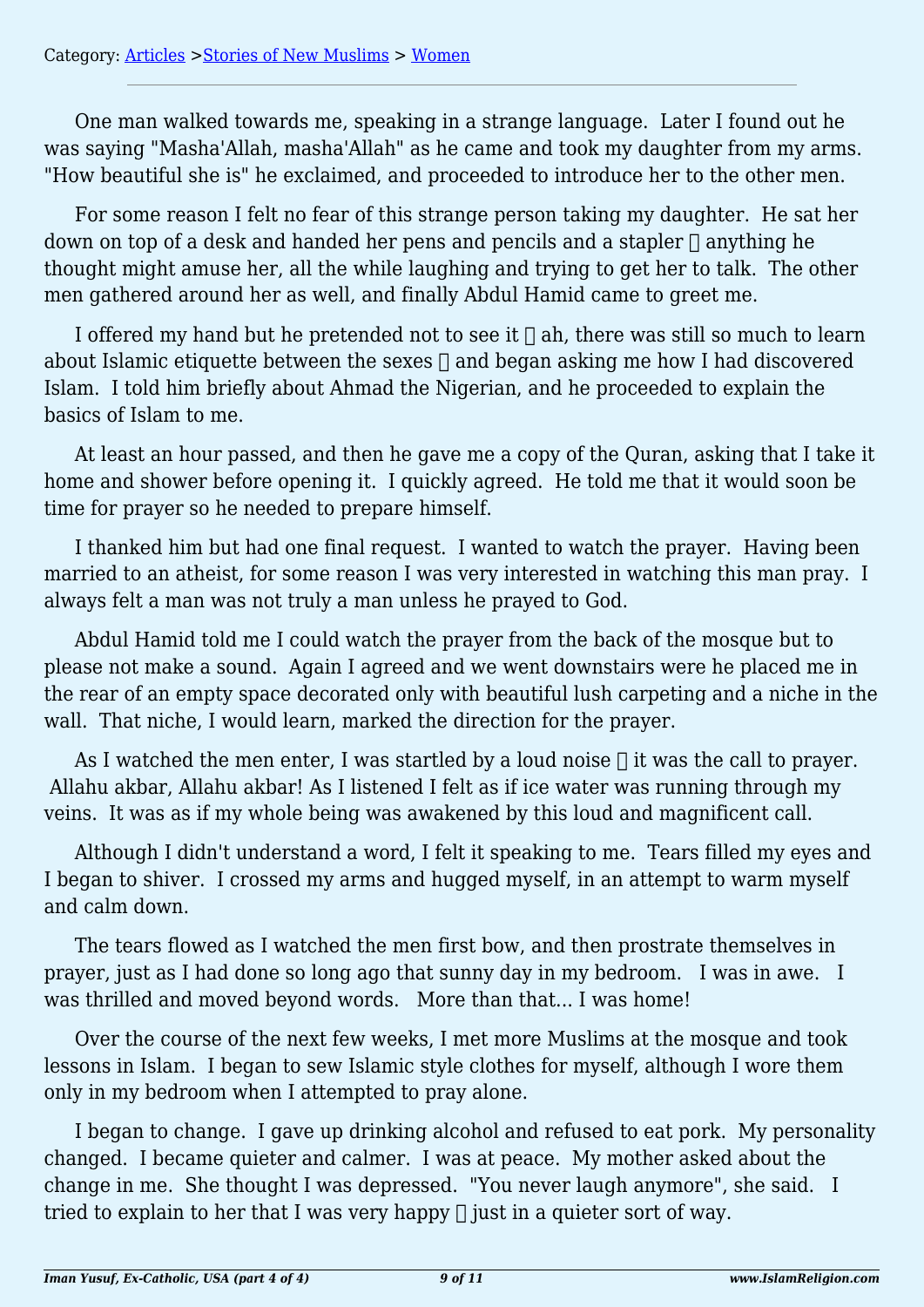I finally found the courage to tell her about Islam. I even showed her the clothes I had sewn and modeled an outfit for her. She became furious. She hated the clothes instantly.

My mother was always a high-fashion kind of woman. She ridiculed their simplicity and the fact they were loose. She thought they looked like sacks. Her unkind remarks hurt me but did not dissuade me. Nothing would separate me from Islam.

My last Christmas before I said the Shahadah was a nightmare. Even during that time I knew this was Allah's way of sending me out of the darkness of false belief with no good memories. Still they were difficult days.

My mother was angry with me for not participating in the holiday, and my brother, drunk as always, destroyed some of my belongings in a fit of rage and threatened to kill me.

Previously he had entered my room and saw me dressed in Islamic clothing. Although not religious  $\Box$  he didn't even go to church  $\Box$  he too was furious with my decision to become Muslim.

The more they raged, the more certain I became I was doing the right thing. I simply no longer wanted to live the lives they were living.

After a few months time, I made my profession of faith. One Friday evening in the spring, I became a Muslim. I gratefully and humbly accepted the gift of Islam.

My mother insisted I leave her house. But Allah in His infinite mercy had arranged a home for me. The night I took Shahadah, one Egyptian man who witnessed it asked about me for marriage.

My wali (guardian)  $\Box$  the man who had taken my daughter from my arms on my first trip to the Mosque  $\Box$  asked my opinion. My only concern was that he be a good believer. My wali had already checked and he was.

Within 10 days I was married and living with my daughter in my new home with my new husband. He raised my daughter as his own, and alhamdulilah, we had two sons after that.

It's been over 26 years now that I have been blessed to live my life as a Muslim. The years have passed so quickly. They have not been always been easy, but they have been blessed nonetheless.

Allah tests those He loves, but as He says in the Quran..."with hardship comes ease." And it has proven true.

In the meantime, my mother  $\Box$  who separated herself from me for many years  $\Box$  is now living with me in an Islamic country and wearing the hijab voluntarily! I have hope she too will accept Islam one day soon, insha'Allah (by the will of Allah).

Despite the difficult times, I can not imagine living my life in any other way. I thank Allah every day for the mercy of His guidance and for this miraculous journey from